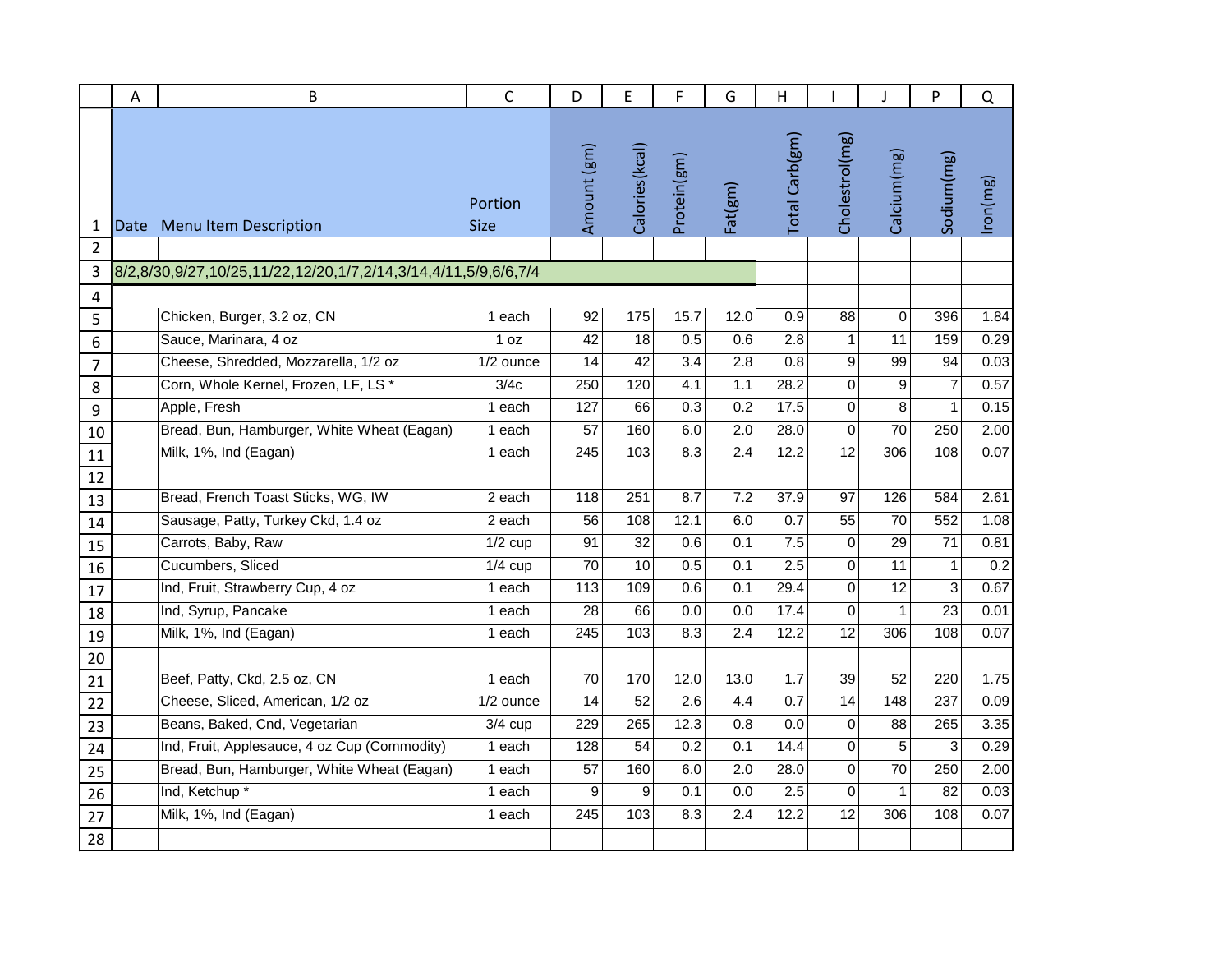|    | A | B                                                                | C          | D               | E              | F                | G                | н                 |                 | J               | P                | Q            |
|----|---|------------------------------------------------------------------|------------|-----------------|----------------|------------------|------------------|-------------------|-----------------|-----------------|------------------|--------------|
| 29 |   | Chicken, Breast, Marinara, CN                                    | 1 piece    | 104             | 151            | 23.7             | $\overline{5.5}$ | $2.3+$            | $\overline{75}$ | $100+$          | 404              | $0.18 +$     |
| 30 |   | Rice, Brown, LS, LF*                                             | $1/2$ cup  | 102             | 104            | 2.1              | 0.9              | 21.6              | $\mathbf 0$     | 5               | 4                | 0.37         |
| 31 |   | Cheese, Shredded, Mozzarella, 1/2 oz                             | 1/2 ounce  | 14              | 42             | 3.4              | 2.8              | 0.8               | 9               | 99              | 94               | 0.03         |
| 32 |   | Broccoli, Florets, Raw                                           | $3/4$ cup  | 54              | 15             | 1.6              | 0.2              | 2.8               | $\Omega$        | 26              | 15               | 0.48         |
| 33 |   | Bread, Roll, Tea Biscuit WG (Eagan)                              | 1 each     | 28              | 80             | $\overline{3.0}$ | 1.0              | $\overline{14.0}$ |                 | $\overline{34}$ | 130              | 1.00         |
| 34 |   | Orange, Fresh *                                                  | 1 each     | 96              | 45             | 0.9              | 0.1              | 11.2              | 0               | 38              | $\Omega$         | 0.10         |
| 35 |   | Milk, 1%, Ind (Eagan)                                            | 1 each     | 245             | 103            | 8.3              | 2.4              | 12.2              | 12              | 306             | 108              | 0.07         |
| 36 |   |                                                                  |            |                 |                |                  |                  |                   |                 |                 |                  |              |
| 37 |   | Chicken, Diced, CN (3 oz)                                        | $1/2$ cup  | 85              | 132            | 26.4             |                  |                   |                 |                 | 56               | 1.84         |
| 38 |   | Sauce, Buffalo                                                   | 1 oz       | 29              | $\overline{0}$ | 0.0              | 0.0              | 0.0               |                 |                 | 239              |              |
| 39 |   | Salad Dressing, Ranch, Light                                     | 1 teaspoon | 5               | 11             | 0.1              | 1.1              | 0.3               |                 | $\overline{4}$  | 33               |              |
| 40 |   | Bread, Bun, Hamburger, White Wheat (Eagan)                       | 1 each     | 57              | 160            | 6.0              | 2.0              | 28.0              | 0               | 70              | 250              | 2.00         |
| 41 |   | Carrots, Baby, Raw                                               | $1/2$ cup  | 91              | 32             | 0.6              | 0.1              | 7.5               | 0               | 29              | 71               | 0.81         |
| 42 |   | <b>Celery Sticks</b>                                             | 3 sticks   | 25              | $\overline{4}$ | 0.2              | 0.0              | 0.7               | 0               | 10              | 20               | 0.05         |
| 43 |   | Apple, Fresh                                                     | 1 each     | 127             | 66             | 0.3              | 0.2              | 17.5              | 0               | 8               | 1                | 0.15         |
| 44 |   | Milk, 1%, Ind (Eagan)                                            | 1 each     | 245             | 103            | 8.3              | 2.4              | 12.2              | $\overline{12}$ | 306             | 108              | 0.07         |
| 45 |   |                                                                  |            |                 |                |                  |                  |                   |                 |                 |                  |              |
| 46 |   | 8/9,9/6,10/4,11/1,11/29,12/27,1/24,2/21,3/21,4/18,5/16,6/13,7/11 |            |                 |                |                  |                  |                   |                 |                 |                  |              |
| 47 |   |                                                                  |            |                 |                |                  |                  |                   |                 |                 |                  |              |
| 48 |   | Pasta, Macaroni & Cheese, WG (CN)                                | $2/3$ cup  | 170             | 290            | 17.0             | 11.0             |                   | 3               | 400             | 981              |              |
| 49 |   | Bread, Roll, Tea Biscuit WG (Eagan)                              | 1 each     | 28              | 80             | 3.0              | 1.0              | 14.0              |                 | 34              | 130              | 1            |
| 50 |   | Mix Veg, 5 Way Mix, LF, LS *                                     | $3/4$ cup  | 234             | 96             | 4.4              | 0.7              | 17.9              | 0               | 36              | 66               | 1.26         |
| 51 |   | Ind, Fruit, Applesauce, 4 oz Cup (Commodity)                     | 1 each     | 128             | 54             | $\overline{0.2}$ | 0.1              | 14.4              | 0               | $\overline{5}$  | 3                | 0.29         |
| 52 |   | Milk, 1%, Ind (Eagan)                                            | 1 each     | 245             | 103            | 8.3              | 2.4              | 12.2              | $\overline{12}$ | 306             | 108              | 0.07         |
| 53 |   |                                                                  |            |                 |                |                  |                  |                   |                 |                 |                  |              |
| 54 |   | Chicken, Drumstick (CN)                                          | 1 piece    | 83              | 144            | 14.4             | 9.0              | 1.8               |                 |                 | 288              | 0.90         |
| 55 |   | Rice, Brown, Vegetable (Eagan)                                   | 1 cup      | 269             | 269            | 6.4              | 4.5              | 51.7              | $\Omega$        | 25              | 60               | 1.37         |
| 56 |   | Bread, Roll, Tea Biscuit WG (Eagan)                              | 1 each     | 28              | 80             | 3.0              | 1.0              | 14.0              |                 | 34              | 130              | $\mathbf{1}$ |
| 57 |   | Carrots, Sliced, LF, LS*                                         | $1/2$ cup  | 167             | 33             | 0.7              | 0.4              | 7.2               | 0               | 35              | 64               | 0.4          |
| 58 |   | Banana, Fresh *                                                  | 1 each     | 118             | 105            | 1.3              | 0.4              | 27.0              | $\Omega$        | 6               | 1                | 0.31         |
| 59 |   | Sauce, BBQ, 1 oz *                                               | 1 oz       | $\overline{32}$ | 41             | $\overline{0.2}$ | $\overline{0.2}$ | 9.8               | 0               | 8               | $\overline{247}$ | 0.15         |
| 60 |   | Milk, 1%, Ind (Eagan)                                            | 1 each     | 245             | 103            | 8.3              | 2.4              | 12.2              | 12              | 306             | 108              | 0.07         |
| 61 |   |                                                                  |            |                 |                |                  |                  |                   |                 |                 |                  |              |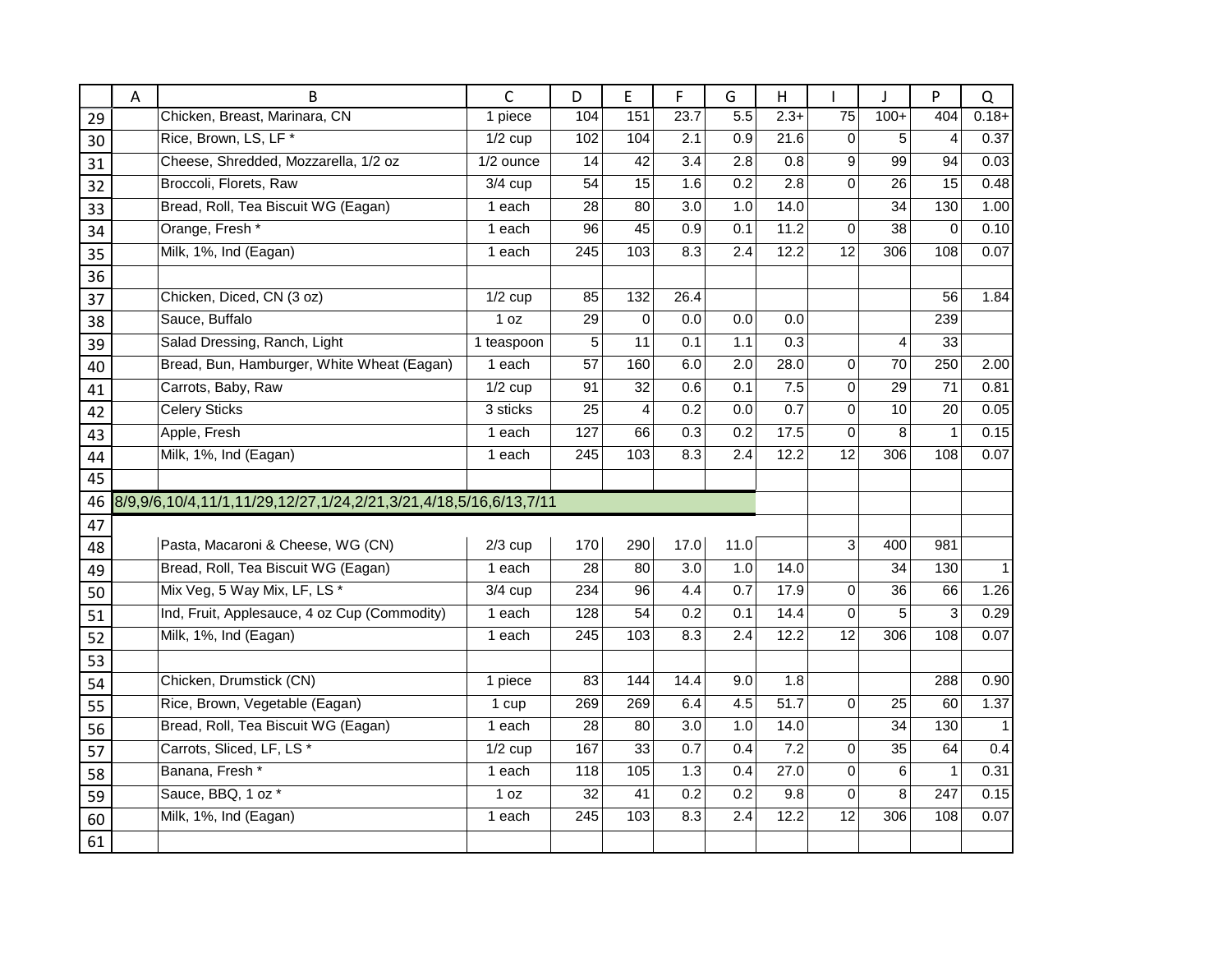|    | А | B                                                                | $\mathsf{C}$         | D                | E                | F    | G    | Η                |                | J               | P              | Q    |
|----|---|------------------------------------------------------------------|----------------------|------------------|------------------|------|------|------------------|----------------|-----------------|----------------|------|
| 62 |   | Turkey, w/Gravy, (CN)(2.96oz)                                    | $3/8$ cup            | 112              | 130              | 16.0 | 6.0  | 2.0              | 55             |                 | 450            |      |
| 63 |   | Potatoes, Mashed (Eagan)                                         | 1 cup                | 217              | 206              | 7.4  | 0.6  | 43.7             | $\overline{c}$ | 136             | 73             | 1.89 |
| 64 |   | Celery Sticks, 6 sticks, 1/2c                                    | 6 sticks             | 50               | 8                | 0.3  | 0.1  | 1.5              | 0              | 20              | 40             | 0.10 |
| 65 |   | Ind, Fruit, Peaches, 4.4oz Cup (Commodity)                       | 1 each               | 128              | 71               | 0.7  | 0.1  | 18.4             | 0              | $\overline{4}$  | 6              | 0.46 |
| 66 |   | Bread, Roll, Tea Biscuit WG (Eagan)                              | 1 each               | 28               | 80               | 3.0  | 1.0  | 14.0             |                | $\overline{34}$ | 130            | 1.00 |
| 67 |   | Milk, 1%, Ind (Eagan)                                            | 1 each               | 245              | 103              | 8.3  | 2.4  | 12.2             | 12             | 306             | 108            | 0.07 |
| 68 |   |                                                                  |                      |                  |                  |      |      |                  |                |                 |                |      |
| 69 |   | Beef, Taco Meat, RTU, (CN)                                       | $\overline{1/2}$ cup | 113              | 223              | 20.2 | 14.2 | 0.0              | 71             | 40              | 506            | 2.19 |
| 70 |   | Beans, Black, Cnd, LF, LS*                                       | $1/2$ cup            | $\overline{145}$ | $\overline{132}$ | 8.7  | 0.4  | 24.0             | $\mathbf 0$    | 51              | 557            | 2.76 |
| 71 |   | ^Salad, Lettuce, Shredded, 1 cup                                 | $1/2$ cup            | 38               | 5                | 0.3  | 0.1  | 1.1              | 0              | $\overline{7}$  | $\overline{4}$ | 0.15 |
| 72 |   | Cheese, Shredded, Cheddar, 1/2 oz                                | 1/2 ounce            | 14               | 57               | 3.2  | 4.7  | 0.4              | 14             | 101             | 93             | 0.02 |
| 73 |   | Sauce, Salsa, RTU                                                | 2 oz                 | 62               | 18               | 0.0  | 0.0  | 3.7              | $\Omega$       | $\Omega$        | 514            | 0.00 |
| 74 |   | Bread, Tortilla, Whole Wheat, Flour, 10", CN                     | 1 each               | 71               | 210              | 5    | 6    | $\overline{34}$  | 0              | 111             | 200            |      |
| 75 |   | Apple, Fresh                                                     | 1 each               | 127              | 66               | 0.3  | 0.2  | 17.5             | 0              | 8               |                | 0.15 |
| 76 |   | Milk, 1%, Ind (Eagan)                                            | 1 each               | 245              | 103              | 8.3  | 2.4  | 12.2             | 12             | 306             | 108            | 0.07 |
| 77 |   |                                                                  |                      |                  |                  |      |      |                  |                |                 |                |      |
| 78 |   | Chicken, Breast, Teriyaki CN                                     | 1 piece              | 97               | 178              | 26.0 | 6.6  | 1.8              | 71             | 15              | 502            | 1.11 |
| 79 |   | Rice, Brown, LS, LF*                                             | $1/2$ cup            | 102              | 104              | 2.1  | 0.9  | 21.6             | $\mathbf 0$    | 5               | $\overline{4}$ | 0.37 |
| 80 |   | Broccoli, Florets, Raw                                           | $3/4$ cup            | 54               | 15               | 1.6  | 0.2  | 2.8              | $\mathbf 0$    | 26              | 15             | 0.48 |
| 81 |   | Orange, Fresh *                                                  | 1 each               | 96               | 45               | 0.9  | 0.1  | 11.2             | 0              | 38              | $\Omega$       | 0.10 |
| 82 |   | Milk, 1%, Ind (Eagan)                                            | 1 each               | 245              | 103              | 8.3  | 2.4  | 12.2             | 12             | 306             | 108            | 0.07 |
| 83 |   |                                                                  |                      |                  |                  |      |      |                  |                |                 |                |      |
| 84 |   | 8/16,9/13,10/11,11/8,12/6,1/3,1/31,2/28,3/28,4/25,5/23,6/20,7/18 |                      |                  |                  |      |      |                  |                |                 |                |      |
| 85 |   |                                                                  |                      |                  |                  |      |      |                  |                |                 |                |      |
| 86 |   | Frankfurter, All Meat Beef, 6x1 (Eagan)                          | 1 each               | 62               | 186              | 6.4  | 16.4 | 3.1              | 52             | 67              | 570            | 0.70 |
| 87 |   | Bread, Bun, Hot Dog, White WG, (Eagan) (CN)                      | 1 each               | 57               | 160              | 6.0  | 2.0  | 28.0             |                | 70              | 250            | 2.00 |
| 88 |   | Beans, Baked, Cnd, Vegetarian                                    | $\overline{3}/4$ cup | 229              | 265              | 12.3 | 0.8  | $\overline{0.0}$ | 0              | 88              | 265            | 3.35 |
| 89 |   | Ind, Fruit, Applesauce, 4 oz Cup (Commodity)                     | 1 each               | 128              | 54               | 0.2  | 0.1  | 14.4             | 0              | 5               | 3              | 0.29 |
| 90 |   | Ind, Ketchup *                                                   | 1 each               | 9                | 9                | 0.1  | 0.0  | 2.5              | $\Omega$       | $\mathbf{1}$    | 82             | 0.03 |
| 91 |   | Milk, 1%, Ind (Eagan)                                            | 1 each               | 245              | 103              | 8.3  | 2.4  | 12.2             | 12             | 306             | 108            | 0.07 |
| 92 |   |                                                                  |                      |                  |                  |      |      |                  |                |                 |                |      |
| 93 |   | Chicken, Breaded Patty, CN                                       | 1 each               | 99               | 220              | 15.0 | 13.0 | 10.0             | 50             | 24              | 371            | 0.72 |
| 94 |   | Bread, Bun, Hamburger, White Wheat (Eagan)                       | 1 each               | 57               | 160              | 6.0  | 2.0  | 28.0             | $\mathbf 0$    | 70              | 250            | 2.00 |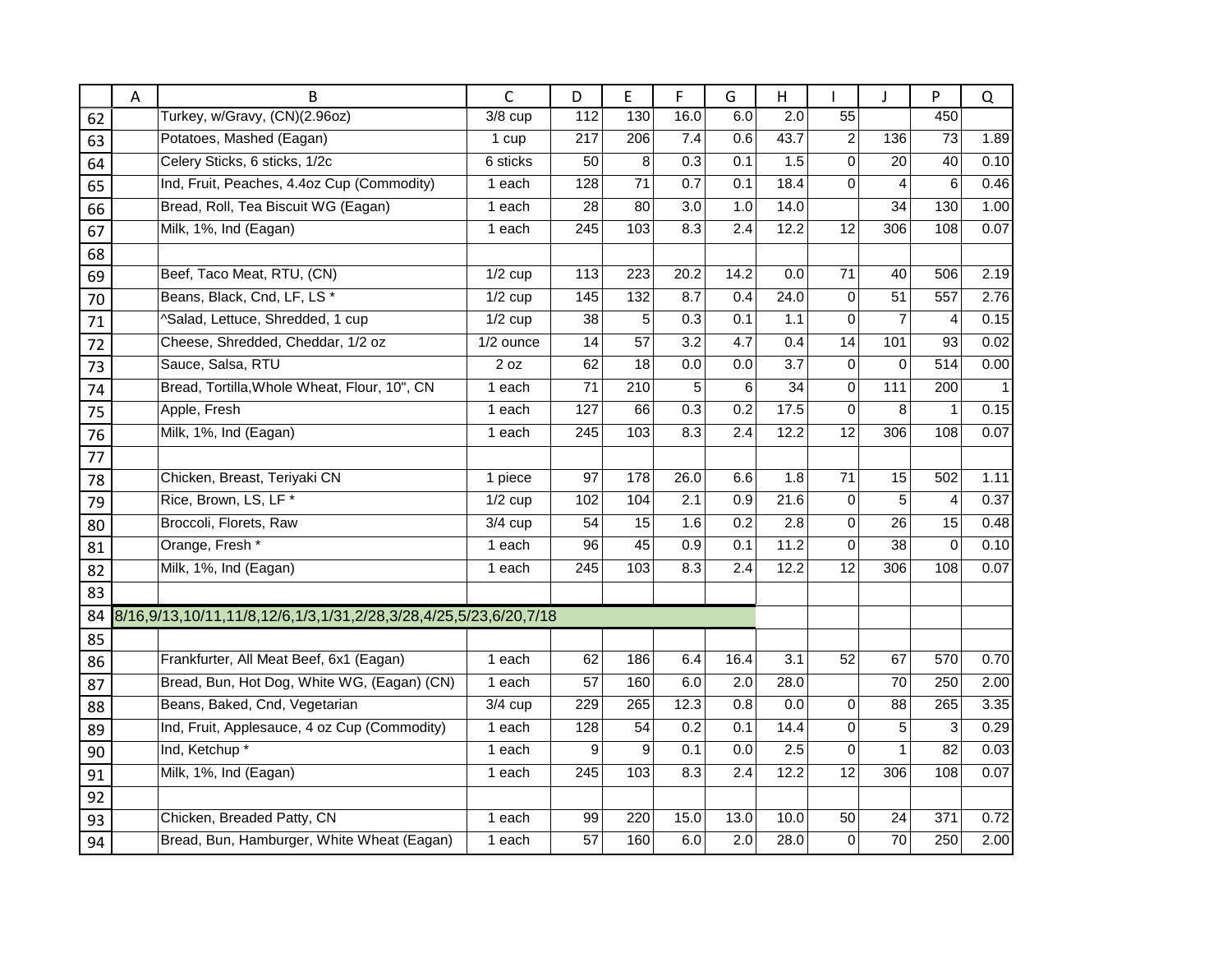|     | A | B                                                               | $\mathsf{C}$         | D               | E               | F                | G                | H                 |                 | J               | P                | $\Omega$ |
|-----|---|-----------------------------------------------------------------|----------------------|-----------------|-----------------|------------------|------------------|-------------------|-----------------|-----------------|------------------|----------|
| 95  |   | Sauce, Marinara, 2 oz                                           | 2 ounce              | 84              | $\overline{36}$ | 1                | 1.2              | 5.6               | $\overline{c}$  | 22              | $\overline{318}$ | 0.58     |
| 96  |   | Cheese, Shredded, Mozzarella, 1/2 oz                            | 1/2 ounce            | 14              | $\overline{42}$ | 3.4              | $\overline{2.8}$ | 0.8               | 9               | 99              | 94               | 0.03     |
| 97  |   | Beans, Green, Frz, LF, LS                                       | $3/4$ cup            | 250             | 53              | 2.4              | 0.3              | 10.3              | 0               | 61              | $\overline{7}$   | 1.16     |
| 98  |   | Banana, Fresh *                                                 | 1 each               | 118             | 105             | 1.3              | 0.4              | 27.0              | $\mathbf 0$     | 6               | 1                | 0.31     |
| 99  |   | Milk, 1%, Ind (Eagan)                                           | 1 each               | 245             | 103             | 8.3              | 2.4              | 12.2              | $\overline{12}$ | 306             | 108              | 0.07     |
| 100 |   |                                                                 |                      |                 |                 |                  |                  |                   |                 |                 |                  |          |
| 101 |   | Chicken, Popcorn, WG CN(3.36oz)                                 | 10 each              | 95              | 255             | 15.5             | 14.4             | 15.5              | 22              | 37              | 388              | 2.22     |
| 102 |   | Rice, Brown, Vegetable (Eagan)                                  | $\overline{1/2}$ cup | $\frac{135}{1}$ | 134             | $\overline{3.2}$ | 2.3              | 25.9              | $\mathbf 0$     | $\overline{12}$ | 30               | 0.68     |
| 103 |   | Broccoli, Florets, Raw                                          | $3/4$ cup            | 54              | 15              | 1.6              | 0.2              | 2.8               | 0               | 26              | 15               | 0.48     |
| 104 |   | Ind, Sauce, Sweet N Sour, 1oz                                   | 1 each               | 28              | 42              | 0.1              | 0.0              | 10.7              | 0               | $\mathbf{3}$    | 104              | 0.06     |
| 105 |   | Ind, Fruit, Strawberry Cup, 4 oz                                | 1 each               | 113             | 109             | 0.6              | 0.1              | 29.4              | 0               | 12              | 3                | 0.67     |
| 106 |   | Milk, 1%, Ind (Eagan)                                           | 1 each               | 245             | 103             | 8.3              | 2.4              | 12.2              | $\overline{12}$ | 306             | 108              | 0.07     |
| 107 |   |                                                                 |                      |                 |                 |                  |                  |                   |                 |                 |                  |          |
| 108 |   | Chicken, Baked, Breast Filet, BBQ, Ckd, (CN)                    | 1 each               | 98              | 149             | 20.4             | 2.7              | $11.6+$           | 65              | $9+$            | 513              | $0.18 +$ |
| 109 |   | Bread, Bun, Hamburger, White Wheat (Eagan)                      | 1 each               | 57              | 160             | 6.0              | 2.0              | 28.0              | $\mathbf 0$     | 70              | 250              | 2.00     |
| 110 |   | Corn, Whole Kernel, Frozen, LF, LS*                             | $\overline{3}/4$ cup | 250             | 120             | 4.1              | 1.1              | 28.2              | 0               | 9               | 7                | 0.57     |
| 111 |   | Orange, Fresh *                                                 | 1 each               | 96              | 45              | 0.9              | 0.1              | 11.2              | 0               | 38              | $\Omega$         | 0.10     |
| 112 |   | Sauce, BBQ, 1 oz *                                              | 1 oz                 | 32              | 41              | 0.2              | 0.2              | 9.8               | 0               | 8               | 247              | 0.15     |
| 113 |   | Milk, 1%, Ind (Eagan)                                           | 1 each               | 245             | 103             | 8.3              | 2.4              | 12.2              | 12              | 306             | 108              | 0.07     |
| 114 |   |                                                                 |                      |                 |                 |                  |                  |                   |                 |                 |                  |          |
| 115 |   | Vegetarian. Cheese Stick, Bosco CN                              | 2 each               | 122             | 300             | 20.0             | 10.0             | 34.0              | 30              | 444             | 440              |          |
| 116 |   | Sauce, Marinara, 2 oz                                           | 2 oz                 | 83              | 37              | 1.1              | 1.2              | 5.6               | $\mathbf{1}$    | 23              | 319              | 0.58     |
| 117 |   | Carrots, Baby, Raw                                              | $3/4$ cup            | 136             | 48              | 0.9              | $\overline{0.2}$ | $\overline{11.2}$ | 0               | 44              | 106              | 1.21     |
| 118 |   | Apple, Fresh                                                    | 1 each               | 127             | 66              | 0.3              | 0.2              | 17.5              | $\Omega$        | 8               | $\mathbf{1}$     | 0.15     |
| 119 |   | Milk, 1%, Ind (Eagan)                                           | 1 each               | 245             | 103             | 8.3              | 2.4              | 12.2              | 12              | 306             | 108              | 0.07     |
| 120 |   |                                                                 |                      |                 |                 |                  |                  |                   |                 |                 |                  |          |
| 121 |   |                                                                 |                      |                 |                 |                  |                  |                   |                 |                 |                  |          |
| 122 |   | 8/23,9/20,10/18,11/15,12/13,1/10,2/7,3/7,4/4,5/2,5/30,6/27,7/25 |                      |                 |                 |                  |                  |                   |                 |                 |                  |          |
| 123 |   |                                                                 |                      |                 |                 |                  |                  |                   |                 |                 |                  |          |
| 124 |   | Beef, Meatballs, w/ Marinara Sauce (CN)                         | 5 each               | 201             | 201             | 13.5             | 12.6             | 9.5               | 39              | 54              | 625              | 2.54     |
| 125 |   | Bread, Bun, Hoagie, White Whole Grain (Eagan)                   | 1 each               | 71              | 190             | 7.0              | 2.5              | 35.0              |                 | 65              | 310              | 1.00     |
| 126 |   | Cheese, Shredded, Mozzarella, 1/2 oz                            | 1/2 ounce            | 14              | 42              | 3.4              | 2.8              | 0.8               | 9               | 99              | 94               | 0.03     |
| 127 |   | Carrots, Baby, Raw                                              | $3/4$ cup            | 136             | 48              | 0.9              | 0.2              | 11.2              | 0               | 44              | 106              | 1.21     |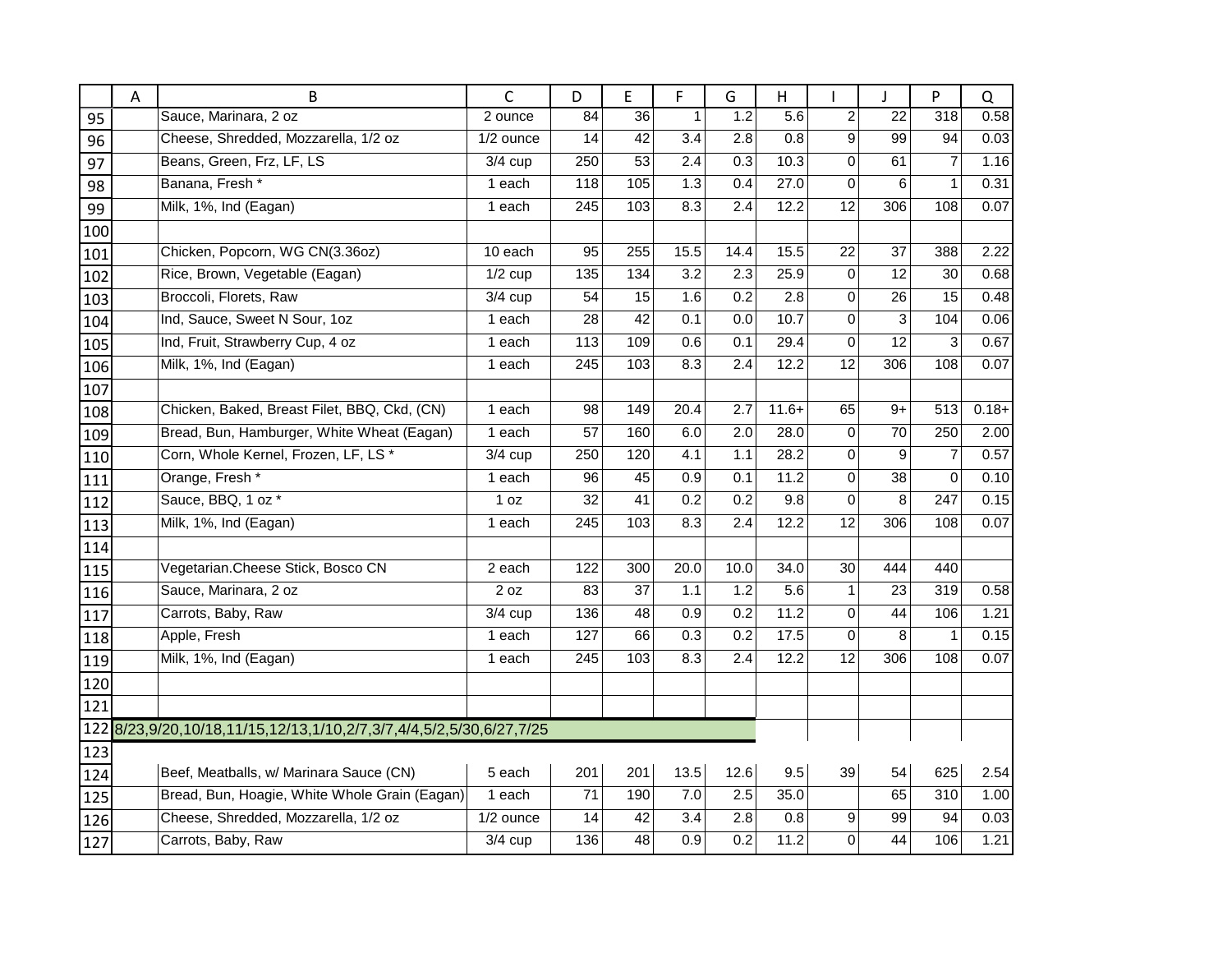|     | А | B                                            | C                    | D               | E               | F                | G    | Η     |                 | J                      | P                | Q        |
|-----|---|----------------------------------------------|----------------------|-----------------|-----------------|------------------|------|-------|-----------------|------------------------|------------------|----------|
| 128 |   | Ind, Fruit, Applesauce, 4 oz Cup (Commodity) | 1 each               | 128             | 54              | 0.2              | 0.1  | 14.4  | $\Omega$        | 5                      | 3                | 0.29     |
| 129 |   | Milk, 1%, Ind (Eagan)                        | 1 each               | 245             | 103             | 8.3              | 2.4  | 12.2  | $\overline{12}$ | 306                    | 108              | 0.07     |
| 130 |   |                                              |                      |                 |                 |                  |      |       |                 |                        |                  |          |
| 131 |   | Chicken, Breaded Patty, CN                   | 1 each               | 99              | 220             | 15.0             | 13.0 | 10.0  | 50              | 24                     | 371              | 0.72     |
| 132 |   | Bread, Bun, Hamburger, White Wheat (Eagan)   | 1 each               | $\overline{57}$ | 160             | 6.0              | 2.0  | 28.0  | $\mathbf 0$     | $\overline{70}$        | 250              | 2.00     |
| 133 |   | Cheese, Sliced, American, 1/2 oz             | 1/2 ounce            | 28              | 104             | 5.1              | 8.7  | 1.4   | 28              | 296                    | 474              | 0.18     |
| 134 |   | Salad, Lettuce, Shredded                     | $1/2$ cup            | 38              | 5               | 0.3              | 0.1  | 1.1   | $\mathbf 0$     | $\overline{7}$         | 4                | 0.15     |
| 135 |   | Cucumbers, Sliced                            | $1/2$ cup            | 140             | 21              | 0.9              | 0.2  | 5.1   | $\overline{0}$  | 22                     | 3                | 0.39     |
| 136 |   | Ind, Mayonnaise *                            | 1 each               | 12              | 83              | 0.0              | 9.3  | 0.0   | 0               | $\mathbf{1}$           | 58               | 0.03     |
| 137 |   | Apple, Fresh                                 | 1 each               | 127             | 66              | 0.3              | 0.2  | 17.5  | 0               | 8                      | 1                | 0.15     |
| 138 |   | Milk, 1%, Ind (Eagan)                        | 1 each               | 245             | 103             | 8.3              | 2.4  | 12.2  | 12              | 306                    | 108              | 0.07     |
| 139 |   |                                              |                      |                 |                 |                  |      |       |                 |                        |                  |          |
| 140 |   | Beef, Sloppy Joe, RTU, (CN)                  | $\overline{1/2}$ cup | 113             | 162             | 14.2             | 2.0  | 22.3  |                 | 49                     | 891              |          |
| 141 |   | Bread, Bun, Hamburger, White Wheat (Eagan)   | 1 each               | 57              | 160             | 6.0              | 2.0  | 28.0  | 0               | 70                     | 250              | 2.00     |
| 142 |   | Corn, Whole Kernel, Frozen, LF, LS*          | $3/4$ cup            | 250             | 120             | 4.1              | 1.1  | 28.2  | 0               | 9                      | 7                | 0.57     |
| 143 |   | Ind, Fruit, Peaches, 4.4oz Cup (Commodity)   | 1 each               | 128             | 71              | 0.7              | 0.1  | 18.4  | 0               | $\overline{4}$         | 6                | 0.46     |
| 144 |   | Milk, 1%, Ind (Eagan)                        | 1 each               | 245             | 103             | 8.3              | 2.4  | 12.2  | 12              | 306                    | 108              | 0.07     |
| 145 |   |                                              |                      |                 |                 |                  |      |       |                 |                        |                  |          |
| 146 |   | Chicken, Tenders, WG, CN                     | 3 each               | 147             | 300             | 24.1             | 13.5 | 14.85 | 55.5            | $\mathbf 0$            | 391.5            | $\Omega$ |
| 147 |   | Ind, Sauce, BBQ, 1 oz                        | 1 each               | 9               | 16              | 0.1              | 0.1  | 3.8   | 0               | 3                      | 96               | 0.06     |
| 148 |   | Bread, Roll, Tea Biscuit WG (Eagan)          | 1 each               | 28              | 80              | $\overline{3.0}$ | 1.0  | 14.0  |                 | 34                     | 130              | 1.00     |
| 149 |   | Beans, Baked, Cnd, Vegetarian                | $3/4$ cup            | 229             | 265             | 12.3             | 0.8  | 0.0   | 0               | 88                     | 265              | 3.35     |
| 150 |   | Orange, Fresh *                              | 1 each               | 96              | 45              | 0.9              | 0.1  | 11.2  | 0               | 38                     | $\Omega$         | 0.1      |
| 151 |   | Milk, 1%, Ind (Eagan)                        | 1 each               | 245             | 103             | 8.3              | 2.4  | 12.2  | 12              | 306                    | 108              | 0.07     |
| 152 |   |                                              |                      |                 |                 |                  |      |       |                 |                        |                  |          |
| 153 |   | ^Chicken, Taco Meat, Diced, 2 oz             | $1/2$ cup            | 136             | 137             | 19.9             | 4.6  | 4.2   | 61              | 20                     | 646              | 1.32     |
| 154 |   | Chips, Tortilla, WG, Bulk (CN) 1oz           | 10 each              | 28.5            | $\frac{1}{134}$ | $\overline{2}$   | 5.85 | 19.2  | $\mathbf 0$     | $\overline{30}$        | $\overline{143}$ | 0.43     |
| 155 |   | Salad, Lettuce, Romaine, Shredded            | $1/2$ cup            | 36              | 6               | 0.4              | 0.1  | 1.2   | $\mathbf 0$     | 12                     | 3                | 0.34     |
| 156 |   | Cheese, Shredded, Cheddar, 1/2 oz            | $1/2$ ounce          | 14              | 57              | 3.2              | 4.7  | 0.4   | 14              | 101                    | 93               | 0.02     |
| 157 |   | Broccoli, Florets Raw                        | $1/4$ cup            | 18              | 5               | 0.5              | 0.1  | 0.9   | 0               | 9                      | 5                | 0.16     |
| 158 |   | Ind, Fruit, Mix, 4 oz Cup (Commodity)        | 1 each               | 128             | $\overline{71}$ | 0.7              | 0.1  | 18.4  | 0               | $\boldsymbol{\Lambda}$ | 6                | 0.46     |
| 159 |   | Milk, 1%, Ind (Eagan)                        | 1 each               | 245             | 103             | 8.3              | 2.4  | 12.2  | 12              | 306                    | 108              | 0.07     |
| 160 |   |                                              |                      |                 |                 |                  |      |       |                 |                        |                  |          |